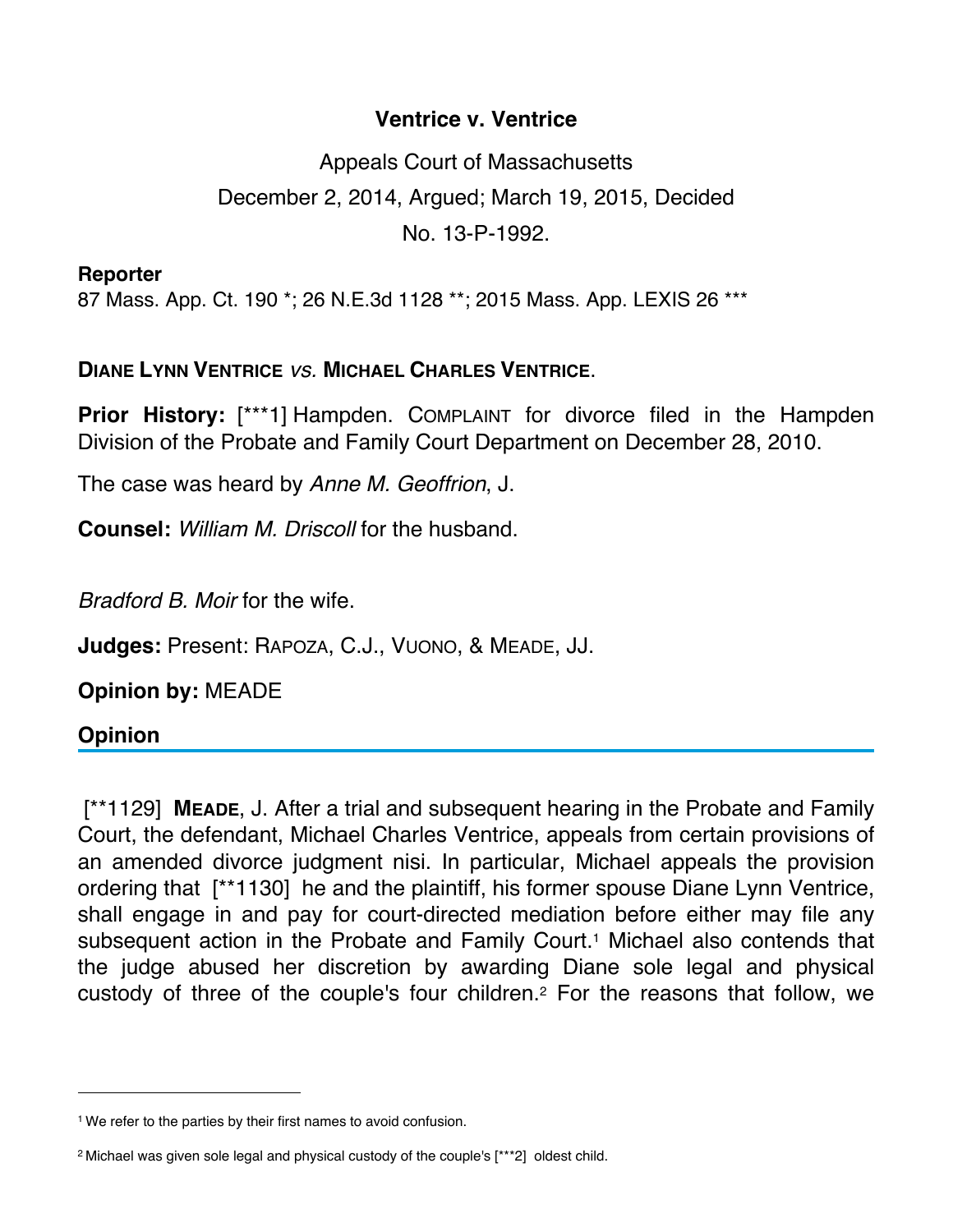vacate the amended divorce judgment and remand to the Probate and Family [\*191] Court for additional proceedings.<sup>3</sup>

*Background*. We recite facts found by the judge, and accept as true other essential uncontroverted facts from the record. *Miller* v. *Miller*, 448 Mass. 320, 321, 861 N.E.2d 393 (2007). Michael and Diane Ventrice were married in June, 2001. They had four children, who, as of the time of trial in May, 2012, were between the ages of twelve and five: Linda, the oldest, followed by Susan, Agatha, and Matthew, who was youngest.4,5

During their marriage, Michael and Diane owned and operated a business known as Big Adventures, a children's play center, in Westfield. The couple alternated working at Big Adventures and staying home with the children. Michael was the primary caretaker for about four years, while Diane worked extended hours at the business.6 At all other times, Diane was the primary caregiver for the children. Michael performed construction and snow-plowing jobs on [\*\*\*3] the side for extra money, while Diane was working as a security assistant.

Diane filed for divorce in December, 2010. It was clear from the record and undisputed that the marriage was irretrievably broken. During the pendency of the divorce, Diane began a relationship with Michael Clegg, a previously convicted sex offender. Diane asserted that Clegg was supportive of her and her children. However, because Clegg had not yet undergone a psychosexual evaluation, the court ordered that Clegg have no contact with the minor children. Diane repeatedly violated this order, seemingly without concern.7

By agreement of the parties, the court appointed a guardian ad litem (GAL). The GAL conducted numerous interviews with both parties, their relatives, friends and associates, the four children (individually and as a group), social workers from the Department of Children and Families (DCF), school counsellors, therapists, [\*\*\*4] and others who were involved with the family. In her report, [\*192] issued in December, 2011, and supplemented in May, 2012, and March, 2013, the GAL recommended that Michael be given sole legal and physical custody of all four

<sup>3</sup> Neither party appeals the judgment of divorce itself, or the judg's equitable division of the marital estate.

<sup>4</sup> We use pseudonyms for all the children throughout the opinion.

<sup>5</sup> Linda, Agatha, and Matthew had each been diagnosed with and were taking prescription medication for attention deficit hyperactivity disorder. Susan was taking medication for exercise-induced asthma.

<sup>&</sup>lt;sup>6</sup> Diane told the guardian ad litem that when she returned home during this period, she would encounter the children still hungry and Michael asleep.

<sup>&</sup>lt;sup>7</sup> A nonscientific evaluation of Clegg was completed after trial. The parties agreed that Clegg was determined to have no residual issues.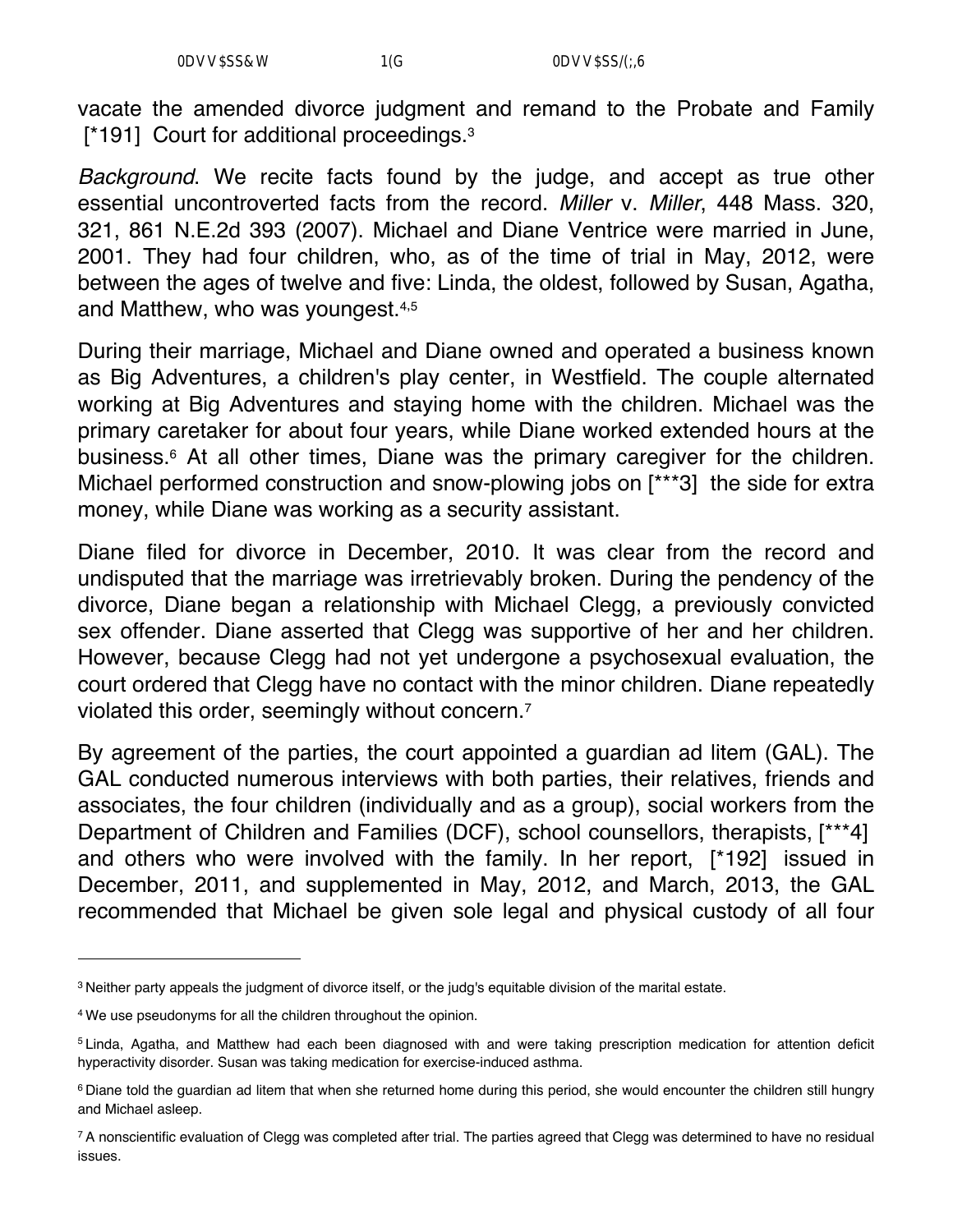children. In her opinion, Michael was then presenting as "the stable parent" and was "more easily accessible and [the] more cooperative" parent [\*\*1131] with whom to work. The GAL noted that the children were calmer and more stable when they were with Michael, and that his house was "clean and orderly." On the other hand, the GAL described Diane's home as "unorganized and chaotic."

The case proceeded to trial in May, 2012, and a judgment of divorce nisi entered on June 14, 2013.8 The judgment contained a provision stating that Michael and Diane must attempt to reach an agreement regarding compliance with the judgment, and that, "[i]f the parties are unable to reach an agreement, the parties shall engage the services of a mediator before either may file an action in this [c]ourt. The costs associated with mediation shall be shared equally by the parties, unless otherwise reallocated by the mediator." Finally, finding the parties unable to co-parent, the judge awarded sole legal and physical [\*\*\*5] custody of the oldest child, Linda, to Michael, with sole legal and physical custody of the remaining three children going to Diane.9 Michael appeals both the order to mediate at the parties' expense, as well as the custody determination.

*Discussion*. a. *Free access to courts*. Michael challenges the provision in the amended divorce judgment that requires the parties to engage in out-of-court mediation, at their own expense, before either may file an action in the Probate and Family Court.<sup>10</sup> He claims that the judge's order violates his right of free access to the courts under art. 11 of the Declaration of Rights of the Massachusetts Constitution (Declaration of Rights).11 We agree.

Article 11 of the Declaration of Rights guarantees each person the right "to obtain right and justice freely, and without being [\*193] obliged to purchase it; completely, and without any denial; promptly, and without delay; conformably to the laws." The free access to the courts guaranteed to each citizen by art. 11 requires that all cases be decided by a judge, and that litigants need not "purchase" access to justice. See *Bower* v. *Bournay-Bower*, 469 Mass. 690, 703 n.12, 15 N.E.3d 745 (2014) (*Bower*); *Graizzaro* v. *Graizzaro*, 36 Mass. App. Ct.

<sup>&</sup>lt;sup>8</sup> The amended judgment, which altered certain provisions not contested on appeal, was issued on July 12, 2013, nunc pro tunc to June 14, 2013.

<sup>9</sup> Regarding Linda, the judge found that she had been living with Michael and that this arrangement was "currently meeting her needs." As to Susan, Agatha, and Matthew, the judge found that Diane had been "the primary custodian for all of their lives and this arrangement is serving their needs."

<sup>10</sup> Diane does not take a position on this issue on appeal.

<sup>11</sup> Michael alleges that this provision violates the First Amendment to the United States Constitution, as well as Federal equal protection and due process [\*\*\*6] guarantees. However, because we award the sought relief solely under State constitutional law, we need not, and do not, decide Michael's Federal claims.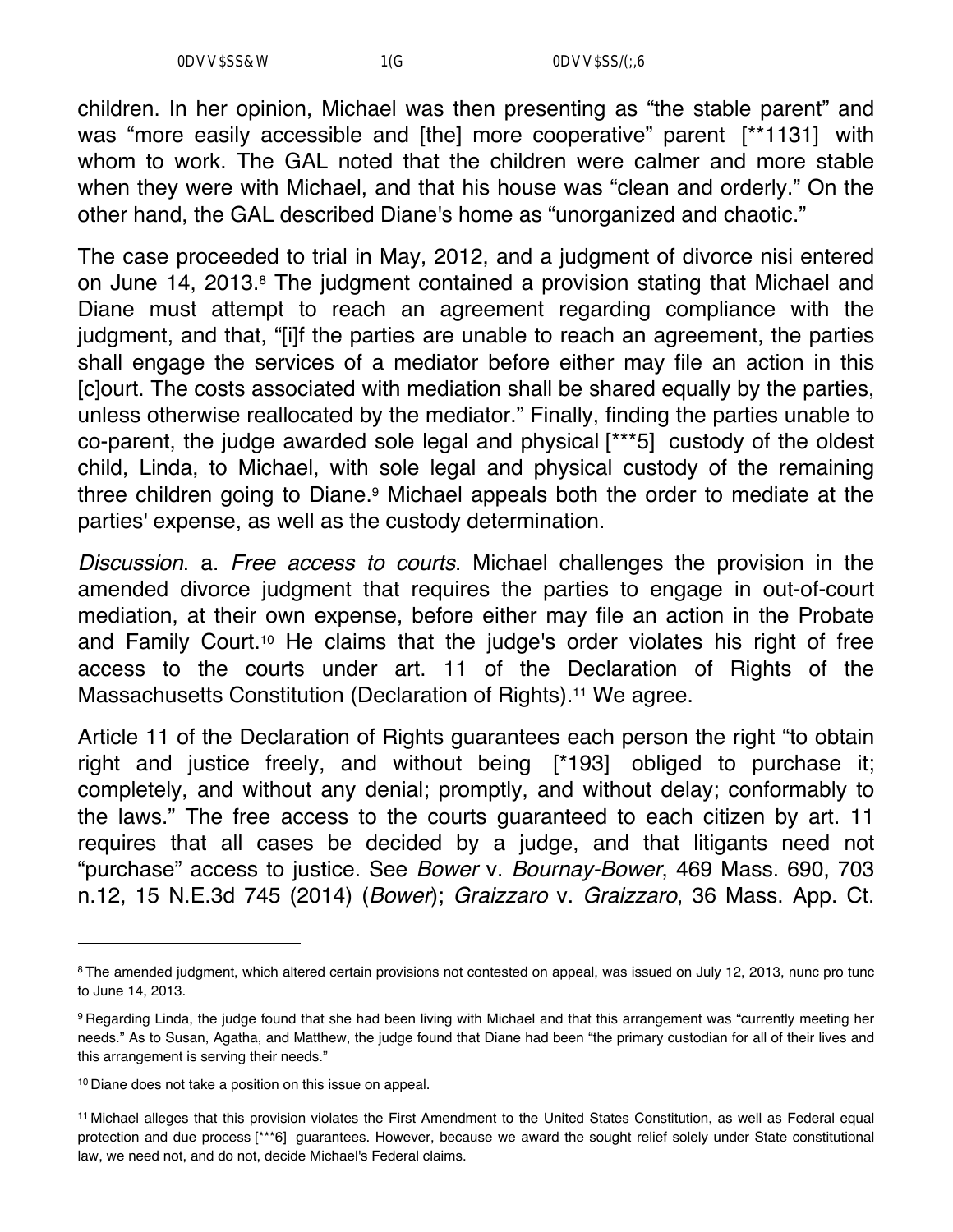911, 912, 627 N.E.2d 951 (1994) (*Graizzaro*); *Boddie* v. *Connecticut*, 401 U.S. 371, 380-382, 91 S. Ct. 780, 28 L. Ed. 2d 113 (1971) (*Boddie*).

The recent case of *Bower*, *supra*, is instructive.12 In *Bower*, the Supreme Judicial Court vacated an order of the Probate and Family Court that appointed a parent coordinator over the objection of one parent, and granted that coordinator binding authority to resolve conflicts between the parents. *Id*. at 709. In that case, as here, the judge delegated her decision-making authority to a court-appointed official, doing so over the objection of at least one party. *Id*. at 693. While recognizing that courts have the inherent power to appoint dispute resolution officials in appropriate circumstances, the Supreme Judicial [\*\*\*7] Court [\*\*1132] stressed that it is the judge — and, absent agreement of the parties, *only* the judge — who shall make the final, binding decision in each case. *Id*. at 701-709. *Bower* also states that any preconditions that require the use of costly services prior to filing a court action may implicate art. 11 of the Declaration of Rights. See *id*. at 703 n.12.

Here, the amended judgment orders that "the parties shall engage the services of a mediator before either may file an action in this [c]ourt," and "[t]he costs associated with mediation shall be shared equally by the parties, unless otherwise reallocated by the mediator."13 Michael objected to that provision and brought a timely motion to amend the judgment, which was denied in part on those grounds but allowed in part on other grounds not challenged on appeal. The effect of the judge's order prevents the parties from bringing a subsequent action in the Probate and Family Court until they have borne the costs of mediation.<sup>14</sup> This is an unconstitutional burden to the parties because it delays an [\*194] objecting party's right to file a complaint in our courts, and also because it forces the parties to bear a likely [\*\*\*8] costly expense for court-ordered mediation services. In particular, this precondition could discourage or even prevent one of the parties from seeking to modify the divorce judgment if a material change in circumstances or the best interests of the parties' four children so required. See G. L. c. 208, § 28. Because the Probate and Family Court has exclusive jurisdiction in this area, see G. L. c. 215, § 3, the Ventrices would have no alternative forum in which to pursue such a claim. In this light, we conclude that the amended judgment does precisely what art. 11 of the Declaration of Rights forbids, i.e., it chills the

<sup>12</sup> The judge did not have the benefit of *Bower* when she decided this matter.

<sup>&</sup>lt;sup>13</sup> Contempt complaints were excluded from this provision, and thus permitted to be filed.

<sup>14</sup> Rule 2 of the Uniform Rules on Dispute Resolution, S.J.C. Rule 1:18, [\*\*\*9] as amended, 442 Mass. 1301 (2004) (Uniform Rules), defines "mediation" as "a *voluntary*, confidential process in which a neutral is invited or accepted by disputing parties to assist them in identifying and discussing issues of mutual concern, exploring various solutions, and developing a settlement mutually acceptable to the disputing parties" (emphasis supplied).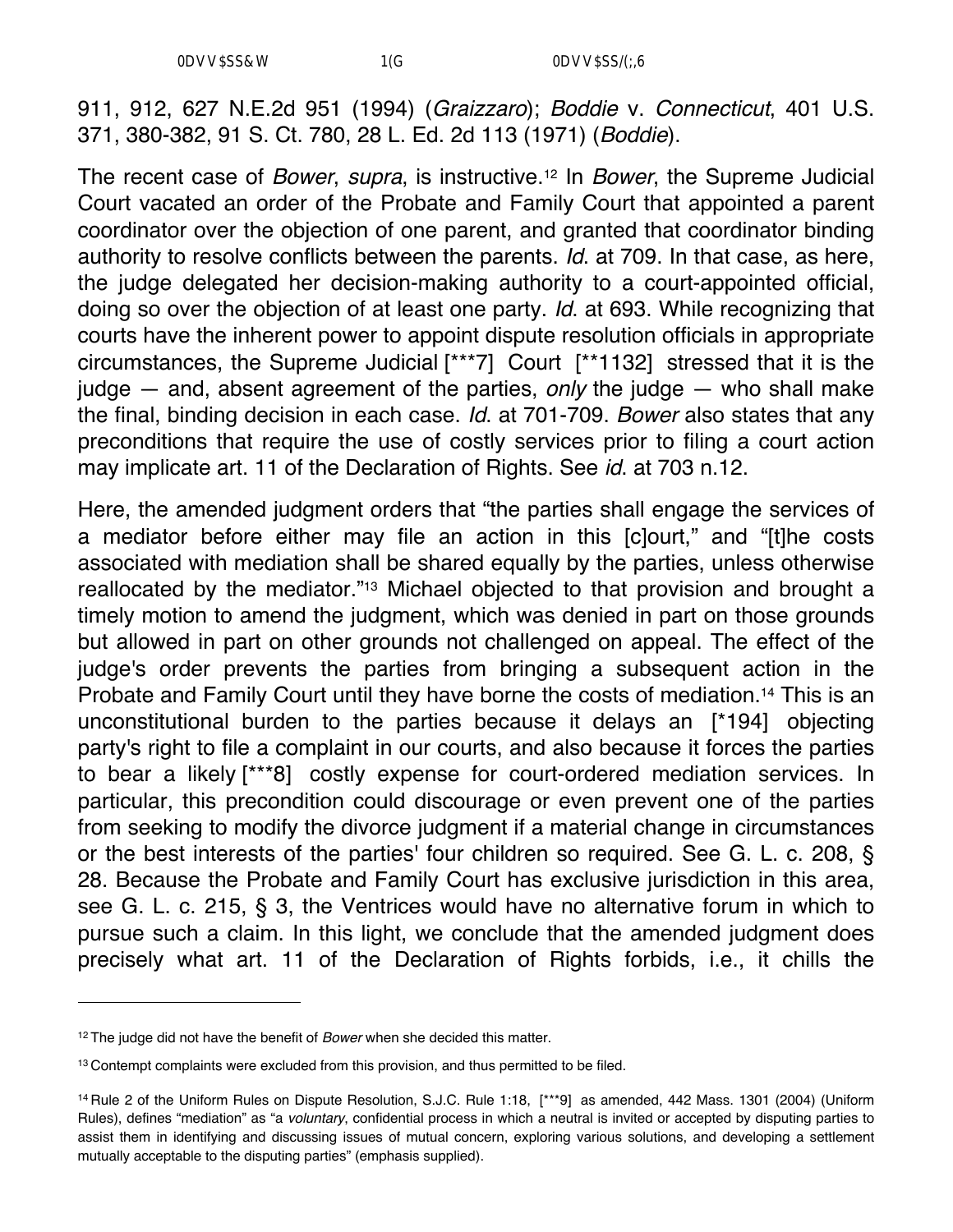Ventrices' right to freely petition the courts. See *Bower*, *supra* at 702-703. See also *Boddie*, *supra* at 380-382 (cost requirement may deprive certain litigants of procedural due process); *Gustin* v. *Gustin*, 420 Mass. 854, 857, 652 N.E.2d 610 (1995) (*Gustin*) ("a judge typically cannot order parties to a dispute to submit that dispute to binding arbitration unless the parties agree to do so") *Graizzaro*, *supra* at 912 ("A court may appropriately urge settlement on the parties but may not refuse them access to a judicial forum to resolve their justiciable disputes").

Accordingly, the amended judgment must be vacated and the case remanded to the Probate and Family Court, for further proceedings. On remand, the judge may in her discretion refer the parties to court-appointed dispute resolution in accordance with the Uniform Rules on Dispute Resolution,<sup>15</sup> but may not condition the right of either party to petition the court on participation in such a process. Moreover, even if the parties participate in court-ordered dispute resolution, absent their agreement, any court-appointed [\*\*1133] official may only recommend a disposition to the judge, who retains a nondelegable duty to make the final and binding resolution of the case. See *Gustin*, *supra* at 857-858 ("The judge may not delegate this duty"). In addition, the judge may not foreclose either party's right to commence a nonfrivolous action, nor may she order the parties to bear [\*\*\*10] the cost of any mandatory dispute resolution services.

b. *Custody of the children*. Michael also challenges the judge's award to Diane of custody of three of the couple's four children. [\*195] He claims that the judge failed to evaluate relevant record evidence that supported granting custody to him. We agree and order that the decision be vacated and remanded for additional findings.

When reviewing custody awards, we uphold the judge's factual findings absent clear error. *Mason* v. *Coleman*, 447 Mass. 177, 186, 850 N.E.2d 513 (2006). "Unless there is no basis in the record for the judge's decision, we defer to the judge's evaluation of the evidence presented at trial." *Bush* v. *Bush*, 402 Mass. 406, 411, 523 N.E.2d 259 (1988). The judge's findings must, however, "add up to sufficient support for [her] custody order." *Prenaveau* v. *Prenaveau*, 81 Mass. App. Ct. 479, 493, 964 N.E.2d 353 (2012).

We recognize that "[t]he decision of which parent will promote a child's best interests is [\*\*\*11] a subject peculiarly within the discretion of the judge." *Ardizoni* v. *Raymond*, 40 Mass. App. Ct. 734, 738, 667 N.E.2d 885 (1996) (*Ardizoni*),

<sup>&</sup>lt;sup>15</sup> The Uniform Rules govern dispute resolution in the Probate and Family Court. They require, among other things, that courtordered dispute resolution services be at no cost to the parties, that the provider of such services be approved by the Chief Justice of the Trial Court, and that the court inform the parties that they are not required to settle the case while participating in such services. See Uniform Rule 4(c).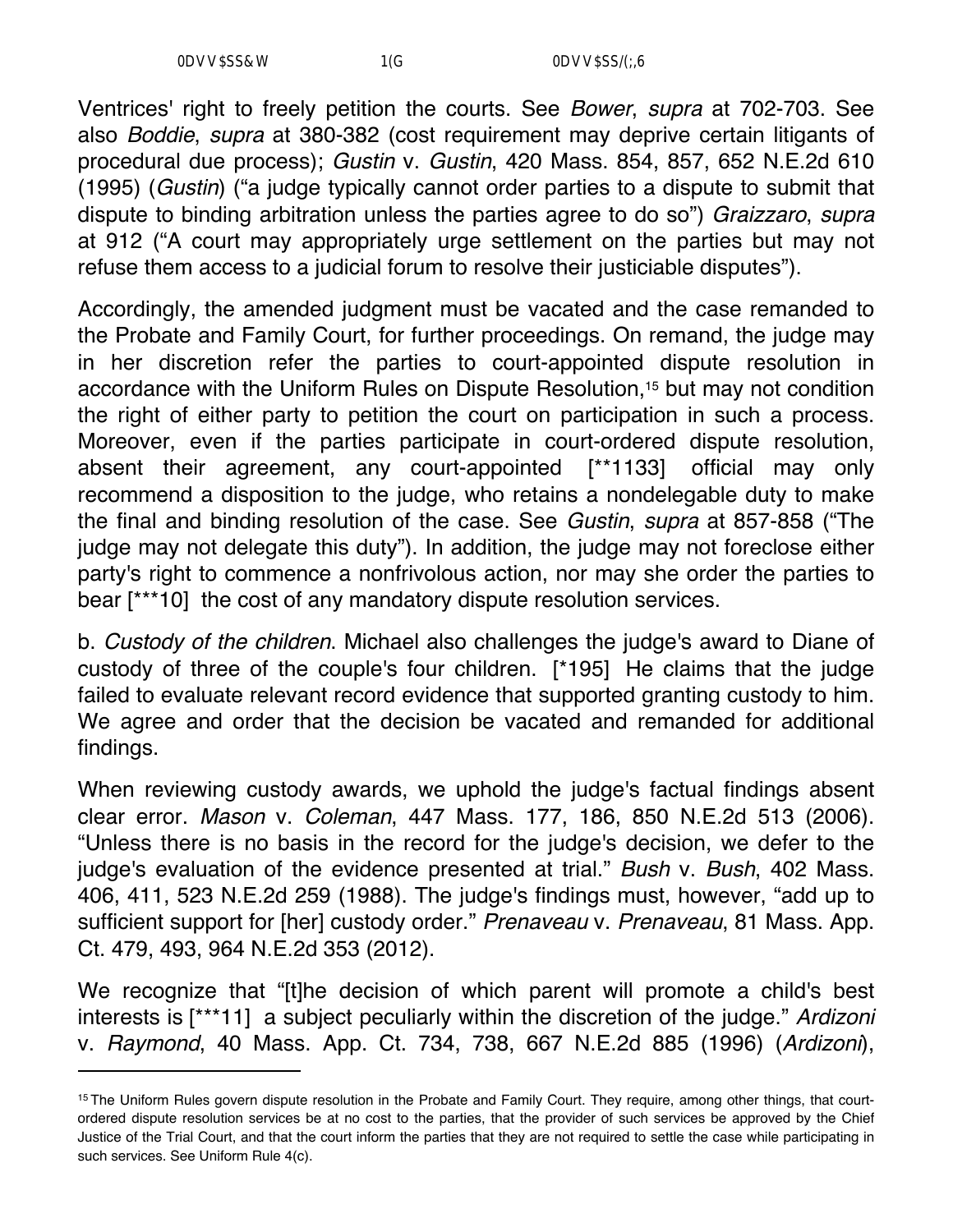quoting from *Bak* v. *Bak*, 24 Mass. App. Ct. 608, 616, 511 N.E.2d 625 (1987). "Discretion allows the judge, when determining the best interests of children, to consider the widest range of permissible evidence, including the reports and testimony of a court appointed investigator or G.A.L., evidence of the history of the relationship between the child and each parent, evidence of each parent's present home environment and over-all fitness to further the child's best interests, and the judge's own impressions upon interviewing the child privately in chambers." *Ibid*.

In the present case, the judge ruled in Diane's favor, but apparently did so without considering evidence favoring Michael.16 The judge's memorandum only observes that Diane "has her shortcomings relative to the cleanliness of the home and controlling the children." However, this vastly understates the substantial evidence in the GAL report, which included interviews with DCF social workers and other professionals who had interacted with the family. The GAL reported that there were serious health and safety concerns, such as Diane's negligent attitude towards her daughters taking prescribed medication, removing the [\*\*\*12] children from needed therapy, and failing to barricade [\*196] an eighty-foot cliff near her house, which one of the children climbed down unsupervised to retrieve a toy. There were also reports that Diane's house was completely unkempt on a regular basis, and that Diane showed a striking inability to control the children at home.17 By comparison, the GAL reported [\*\*1134] that Michael's house is "clean and orderly." Finally, the record was uncontroverted that Diane removed the children from school during the Massachusetts comprehensive assessment system (MCAS) testing to take them on vacation to Florida.18

In reviewing the order, we cannot ascertain why the judge chose not to follow the recommendations of the GAL, who reported that Michael is "the stable parent" and is "more easily accessible and [the] more cooperative" parent with whom to work. It is not obvious from the divorce judgment nisi or the accompanying memorandum that the judge considered this evidence in the record or even found that it was credible. "[A]n ultimate conclusion needs a foundation in the record supported by 'ground-level facts.'" *Prenaveau* v. *Prenaveau*, 75 Mass. App. Ct. 131, 142, 912 N.E.2d 489 (2009), quoting from *Felton* v. *Felton*, 383 Mass. 232,

<sup>&</sup>lt;sup>16</sup> The judge did consider Michael's shortcomings, and properly so. She noted that Michael had referred to Diane's boyfriend as a "child rapist" and denigrated Diane on several occasions in front of the children. We discern no error in those findings, which were well-supported by the record. We also do not take issue with the judge's finding that *neither* parent has prioritized the children's interests, and the rather obvious conclusion that Michael and Diane are unable to co-parent. As the judge correctly noted, "both parents have done these children a terrible disservice" (quoting the GAL report).

<sup>17</sup> According [\*\*\*13] to a DCF social worker, who was interviewed by the GAL, Diane's house was "total chaos" with "no rules and no boundaries."

<sup>&</sup>lt;sup>18</sup> It appears that, while in Florida, Diane left the children unattended and engaged in conduct that resulted in police involvement.